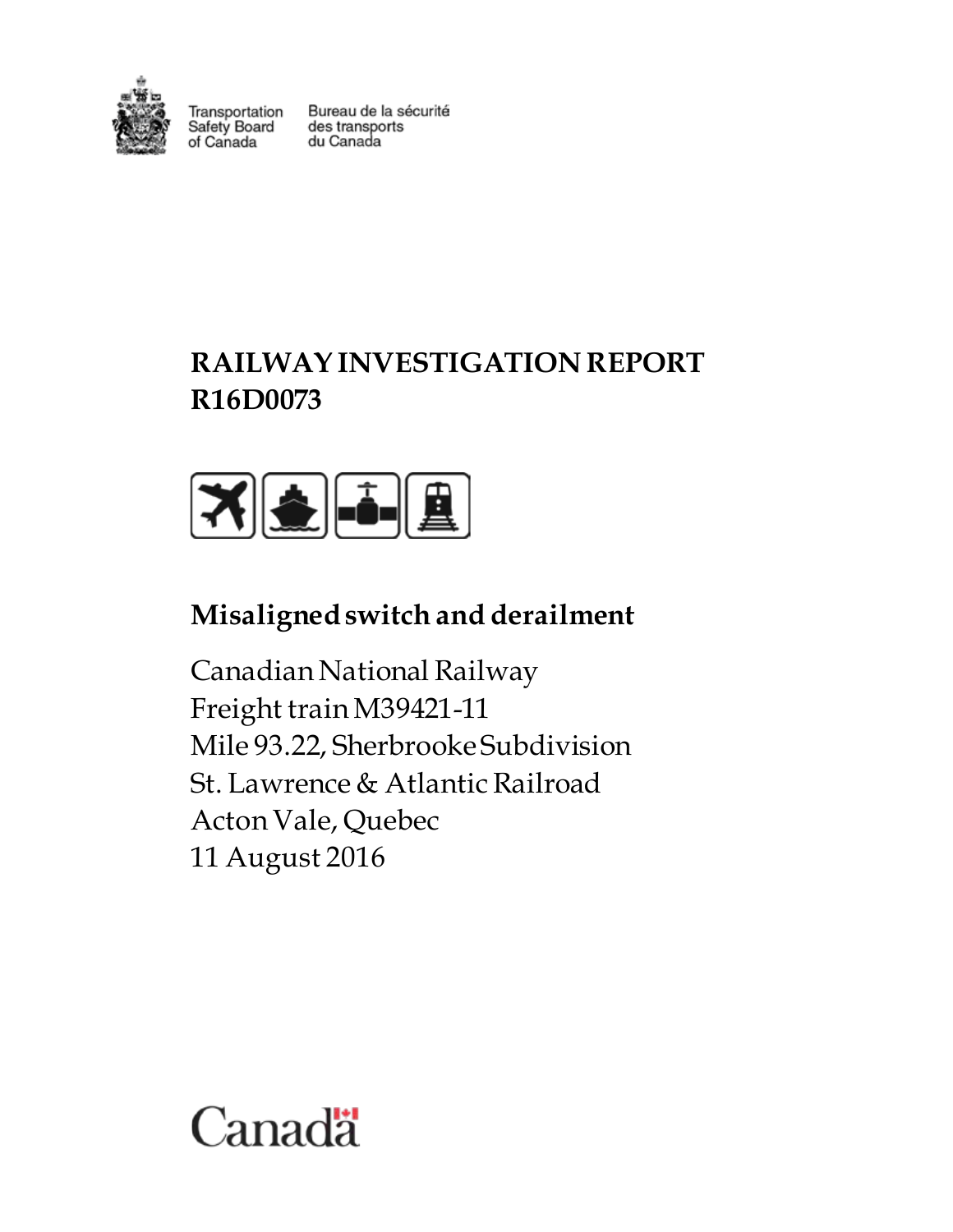Transportation Safety Board of Canada Place du Centre 200 Promenade du Portage, 4th floor Gatineau QC K1A 1K8 819-994-3741 1-800-387-3557 www.tsb.gc.ca communications@bst-tsb.gc.ca

© Her Majesty the Queen in Right of Canada, as represented by the Transportation Safety Board of Canada, 2017

Railway Investigation Report R16D0073

Cat. No. TU3-6/16-0073E-PDF ISBN 978-0-660-08640-8

This report is available on the website of the Transportation Safety Board of Canada at www.tsb.gc.ca

*Le présent rapport est également disponible en français*.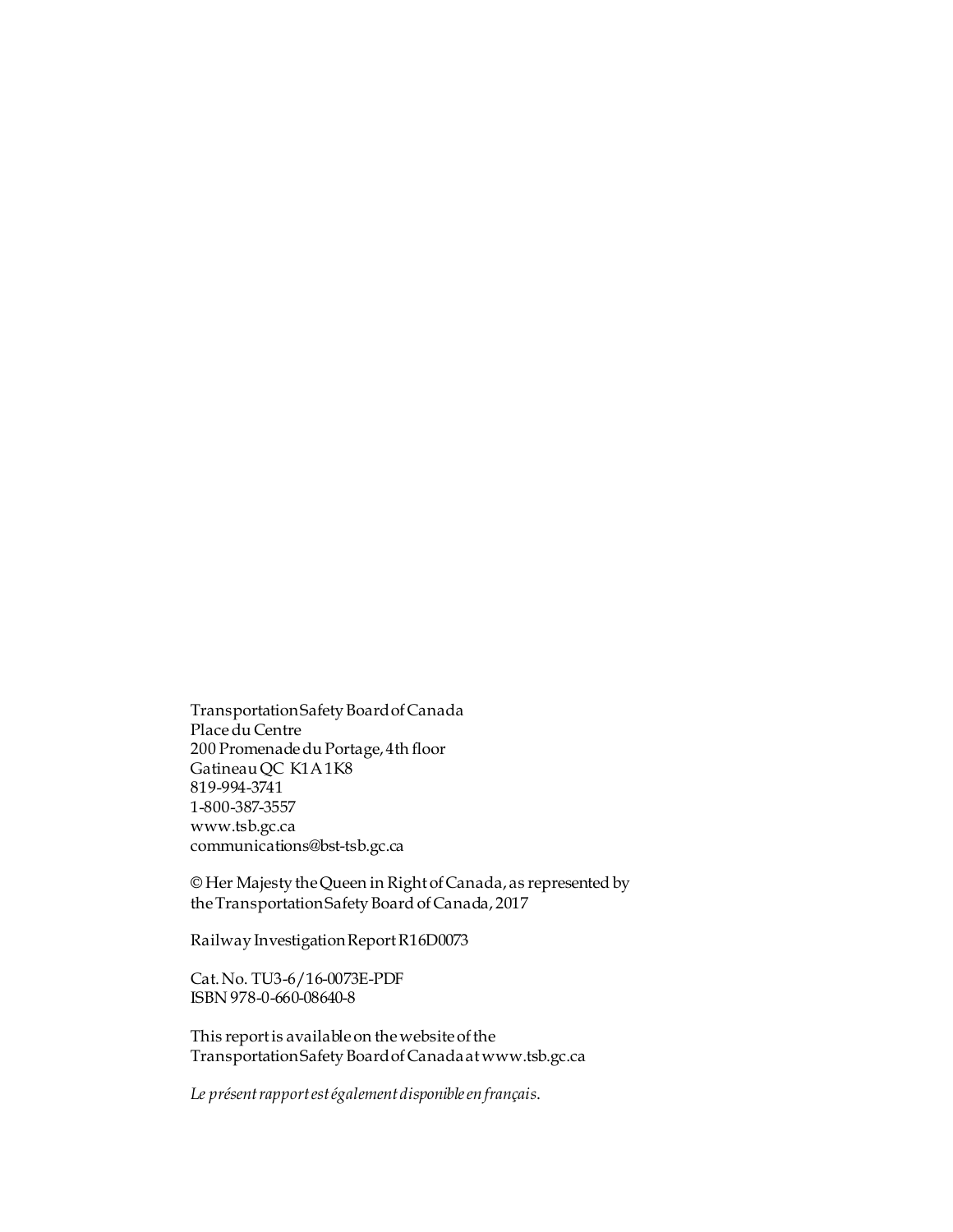The Transportation Safety Board of Canada (TSB) investigated this occurrence for the purpose of advancing transportation safety. It is not the function of the Board to assign fault or determine civil or criminal liability.

Railway Investigation Report R16D0073

# **Misaligned switch and derailment**

Canadian National Railway Freight train M39421-11 Mile 93.22, Sherbrooke Subdivision St. Lawrence & Atlantic Railroad Acton Vale, Quebec 11 August 2016

# *Summary*

On 11 August 2016 at approximately 2119 Eastern Daylight Time, Canadian National Railway Company freight train M39421-11 was travelling eastward on the Sherbrooke Subdivision of the St. Lawrence & Atlantic Railroad. At Acton Vale, Quebec, at Mile 93.22, the crew noticed that the switch was lined for the siding. The train's emergency brakes were applied, but the train was unable to stop before reaching the switch. It diverted into the siding and struck a derail, causing the derailment of the lead locomotive. The derail was destroyed and the track was slightly damaged. No one was injured.

*Le présent rapport est également disponible en français*.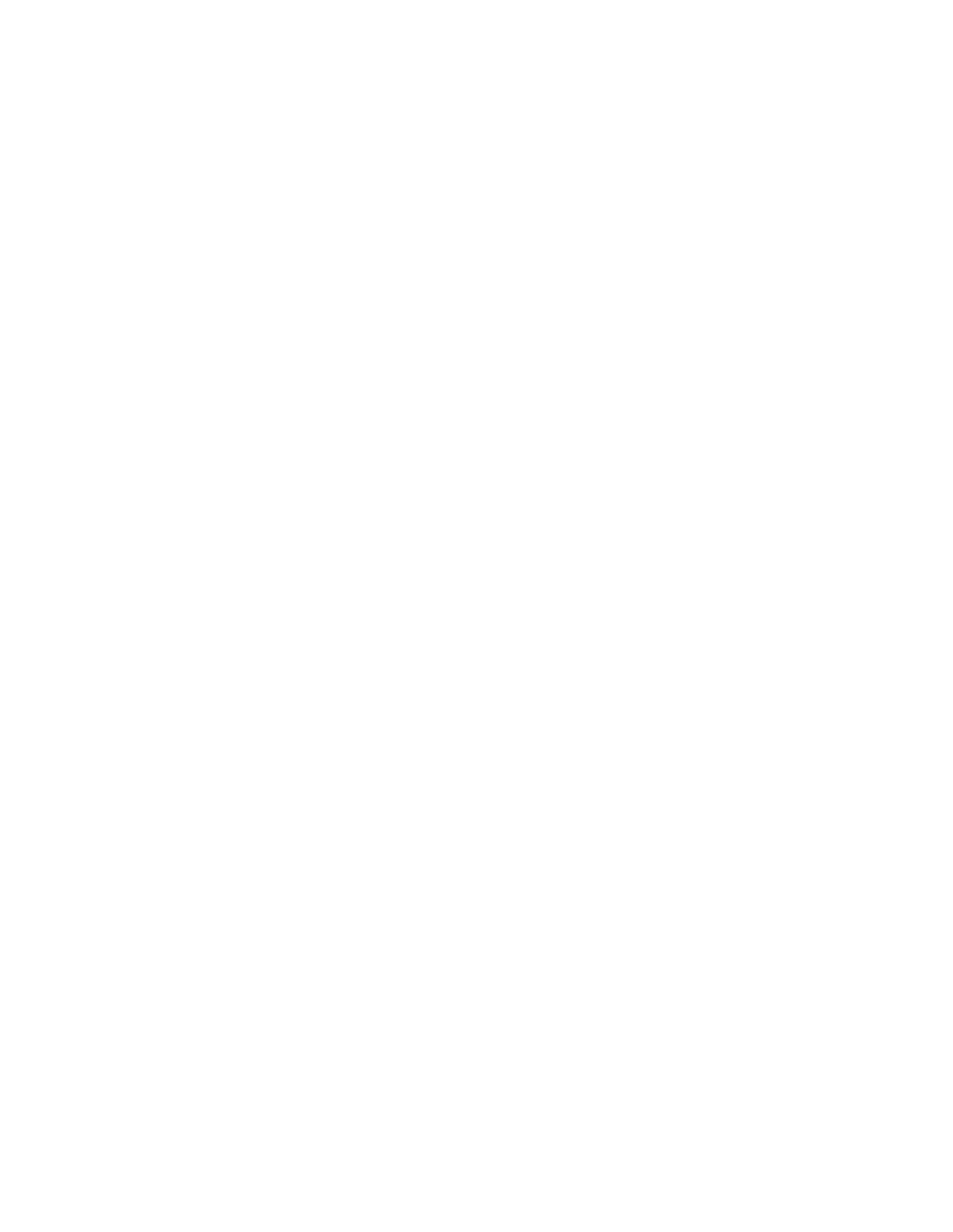# *Factual information*

## *The accident*

On 11 August 2016, Canadian National Railway Company (CN) freight train M39421-11 left Montréal, Quebec, and travelled eastward on CN tracks to Sainte-Rosalie, Quebec, where it entered the St. Lawrence & Atlantic Railroad (SLA) Sherbrooke Subdivision en route to Richmond, Quebec (Figure 1). The trip from Montréal was completed without incident. At 2[1](#page-4-0)19,<sup>1</sup> as the train was travelling at 23 mph and approaching the west turnout switch of the siding at Acton Vale, Quebec (turnout 272), the crew noticed that the switch was lined for the siding. The train's emergency brakes were applied 180 feet from turnout 272, but the train was unable to stop before the switch. The lead locomotive passed through turnout 272 at approximately 20 mph and entered the siding, where it struck a derail on the siding and derailed.





The train consisted of 3 locomotives, 62 loaded cars, and 17 empty cars. It weighed approximately 8200 tons and was 4700 feet long. The crew consisted of 1 locomotive engineer and 1 conductor, and they were accompanied by a trainee. The crew were familiar with the territory, met fitness and rest standards, and were fully qualified for their respective positions.

<span id="page-4-0"></span> $\overline{a}$ <sup>1</sup> All times are in Eastern Daylight Time (Coordinated Universal Time minus 4 hours).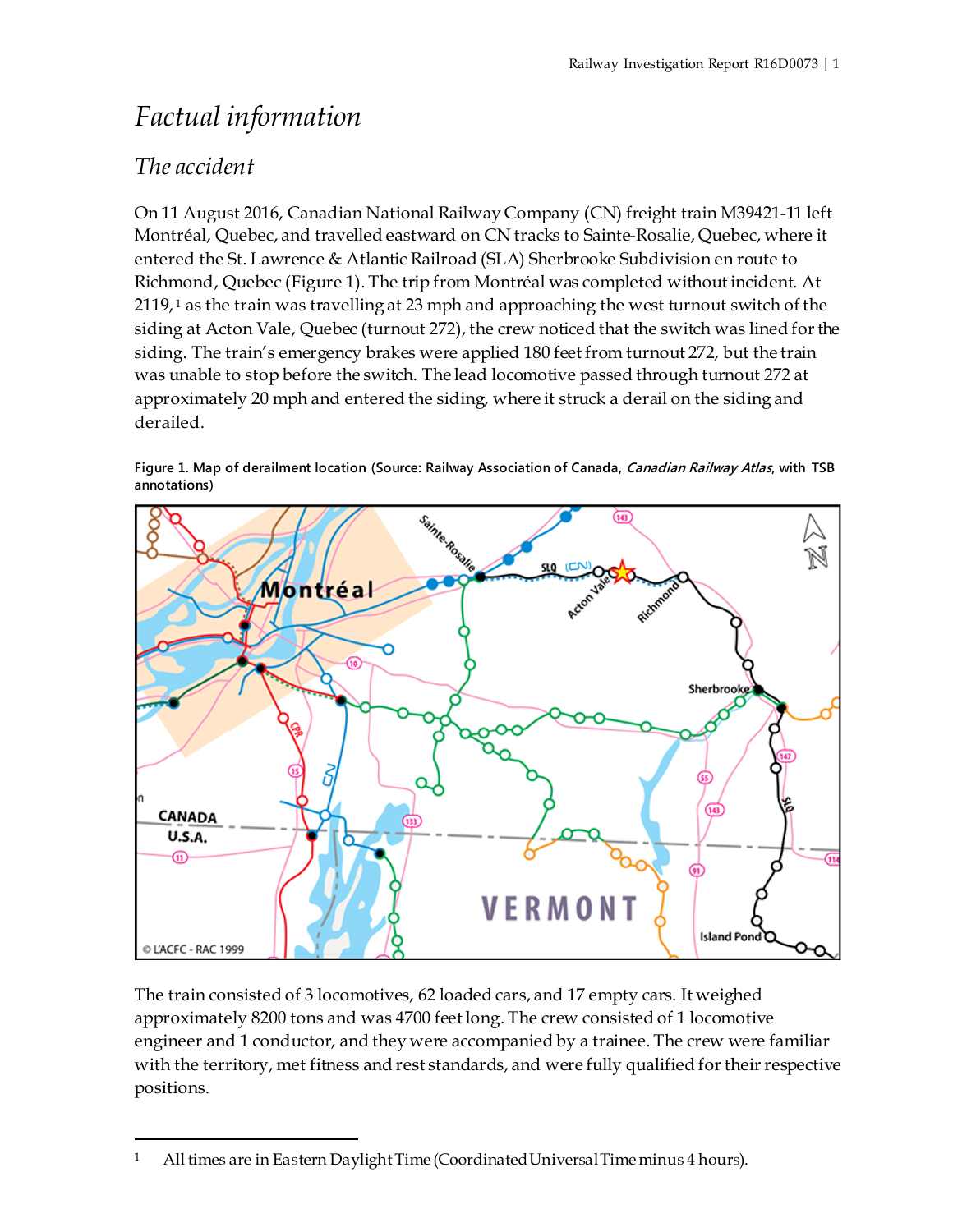After the train had stopped, the crew contacted the rail traffic controller to notify him that the train had diverted into the Acton Vale siding and that the lead locomotive had derailed. Inspection of the train found no other derailed cars. Three level crossings<sup>[2](#page-5-0)</sup> in the town of Acton Vale were obstructed by the train for several hours.

The sky was clear, the temperature was 26  $\degree$ C, and the sun had set at approximately 2000.

## *Site examination*

The locomotive came to a stop on the siding track, about 330 feet east of the turnout 272 switch. The locomotive's leading truck had derailed to the south side of the track. A hinged derail locked in the derailing position was found beneath the locomotive. The derail was destroyed.

Turnout 272 led to the siding that runs alongside the main track. It had a hand-operated No. 12 switch designed for a maximum speed of 15 mph. The switch stand was positioned on the south side of the track. The switch was undamaged and lined for the siding (reverse position). It was fitted with a high-security lock, but the lock had not been put back through the locking eyelet. The lock was locked<sup>[3](#page-5-1)</sup> and was hanging freely from a chain attached to the switch stand. The switch stand mast was fitted with a standard oblong red reflectorized target and a small

**Figure 2. Red targets of switch 272 at Acton Vale**



red reflectorized target facing the track<sup>4</sup> (Figure 2). The surface of the targets was clean and in good condition. According to the video recording from the locomotive's forward-facing camera, the red targets were visible at a distance of approximately 1500 feet. Other light sources were present along the track.

To the west of turnout 272, the main track is tangent for approximately 2500 feet, running alongside a bicycle path and a walking path.

From the siding, the wye track and the Acton Vale quarry are accessible via turnout 273. Switch 273 was in the normal position and locked with a high-security lock.[5](#page-5-3) A hinged derail was positioned on the track leading to the quarry (Figure 3).

<span id="page-5-0"></span> <sup>2</sup> Level crossings on Saint-André, du Marché, and Dalpé streets.

<span id="page-5-1"></span><sup>&</sup>lt;sup>3</sup> The key of a high-security lock cannot be removed unless the lock is locked.

<span id="page-5-2"></span><sup>&</sup>lt;sup>4</sup> When a main-track switch is in the normal position, a small rectangular green target is visible, while in the reverse position, the red circular targets face approaching movements.

<span id="page-5-3"></span><sup>&</sup>lt;sup>5</sup> The use of high-security locks on non-main tracks is at the discretion of the railway company.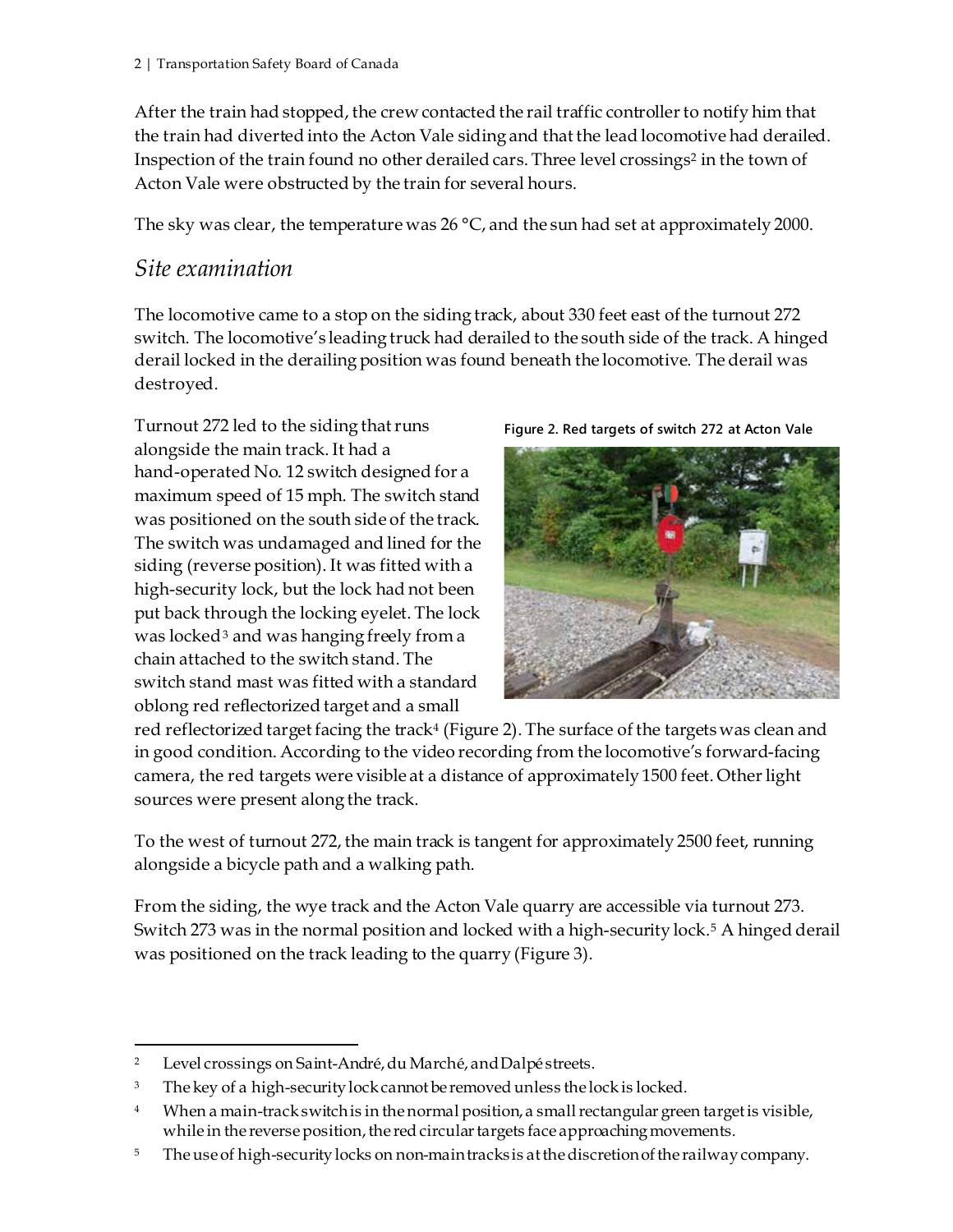#### **Figure 3. Diagram of tracks at Acton Vale**



## *Subdivision information*

The Sherbrooke Subdivision belongs to the SLA. It consists of a single main track that extends east to west from Island Pond, Vermont, at Mile 0.0, to Sainte-Rosalie, at Mile 110.3. Train movements are governed by the rules of the occupancy control system (OCS) authorized by the *Canadian Rail Operating Rules*(CROR) and supervised by a CN rail traffic controller stationed in Montréal.

Rail traffic in the sector consists of 1 CN freight train per day, 6 days a week, and 1 SLA switching train twice a week. It is extremely rare for these 2 trains to meet because their schedules do not overlap. The maximum authorized speed is 25 mph.

## *Particulars of the track*

The main track consisted of 100-pound bolted rails manufactured by Dominion in 1948 and laid on 11-inch double-shouldered tie plates, fastened to each tie by 2 spikes. Every second tie was box-anchored, and the ballast consisted of crushed rock, 0.5 inches to 2 inches in diameter.

The siding consisted of 85-pound rails, manufactured in 1907. Each rail was laid directly on the ties and held in place by 2 or 3 spikes; there were no rail anchors.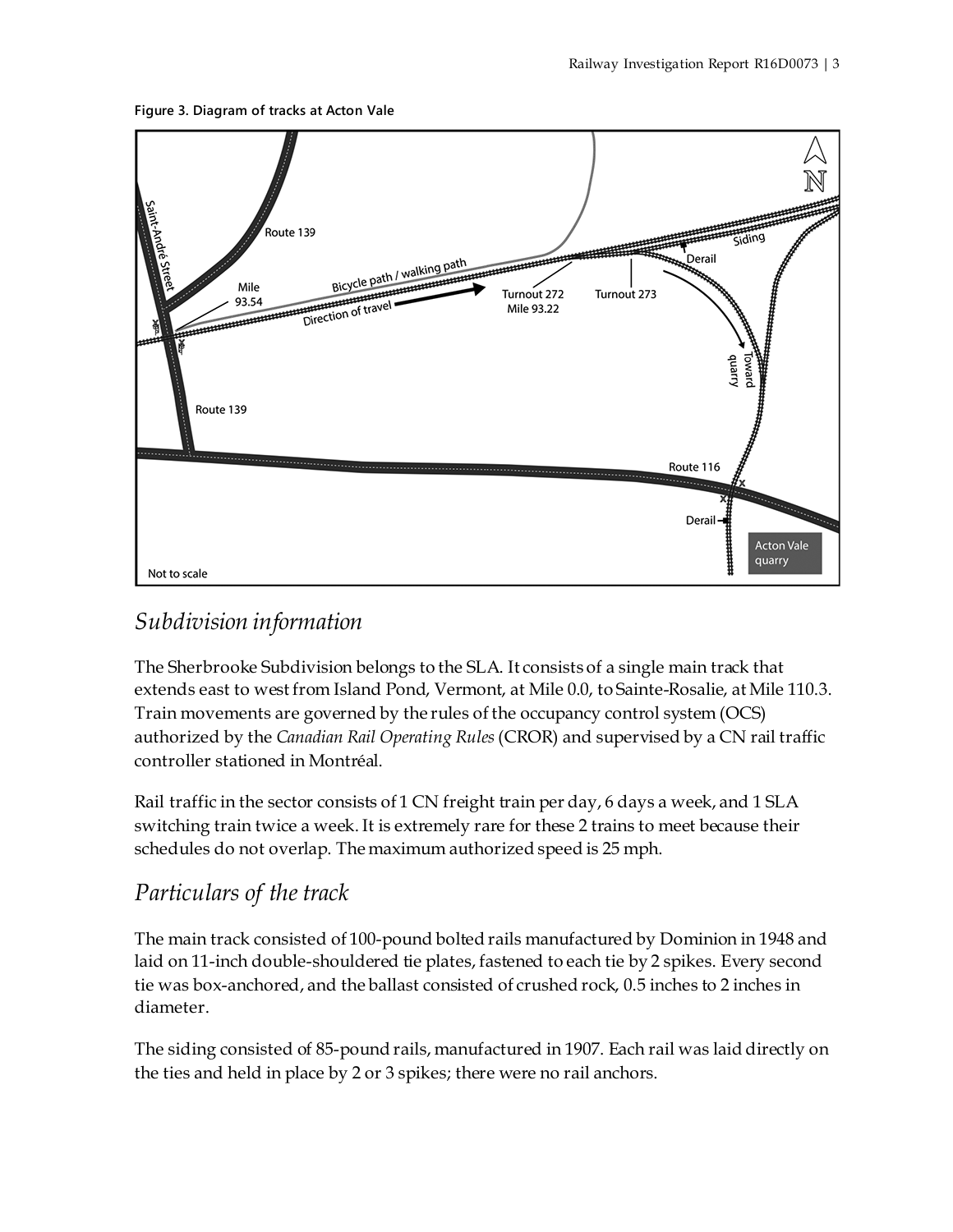Inspections had been conducted in accordance with the provisions of the *Rules Respecting Track Safety*. The most recent visual inspection of the track had been carried out on 09 August 2016 and had revealed no defects.

## *Equipment inspection*

The train was marshalled at CN'sTaschereau Yard in Montréal. Before departing, it underwent a mechanical inspection and a brake test. While en route, the train passed several wayside inspection systems.[6](#page-7-0) None of these inspections detected any anomalies.

## *Track work*

On the morning of the accident, maintenance work had begun on the main track using 2 machines[7](#page-7-1) operated by a private contractor. The work was carried out under the supervision of SLA personnel, who were the sole persons authorized to operate switches and derails.

Work began to the west of turnout 272. The warning devices of the 3 level crossings located in central Acton Vale (Saint-André, du Marché, and Dalpé streets) had been disabled during the work to prevent unnecessary disruptions to road traffic. At approximately 1200, one of the machines broke. Because the machines work in tandem, both machines were moved to the Acton Vale quarry so that the broken machine could be repaired. The route leading to the quarry required the switches at turnouts 272 and 273 to be handled and the derail located at the entrance to the quarry to be placed in the non-derailing position.

#### *Handling of switches 272 and 273*

An SLA track foreman (the foreman) saw to the handling of the switches and the derail. The foreman had more than 40 years' experience and was familiar with the territory. He met fitness and rest standards and was qualified for the position.

The foreman arrived by pickup truck, which he parked beside the track, between turnouts 272 and 273. The foreman took the following steps to allow the machines to pass:

- The foreman unlocked the lock of switch 272 (main track), removed it from the locking eyelet, and left it hanging freely on the end of its chain.
- He walked to switch 273, unlocked it, and placed it in the reverse position.
- He returned to switch 272.
- After remembering that he could leave switch 272 in the reverse position without triggering the warning devices of the 3 level crossings, since they had been disabled beforehand, he placed switch 272 in the reverse position.
- He returned to wait for the machines to pass at switch 273.

<span id="page-7-0"></span> <sup>6</sup> Wayside inspection systems include hot-box and dragging-equipment detectors, and some also have wheel impact load detectors.

<span id="page-7-1"></span><sup>7</sup> A ballast regulator and a tamper.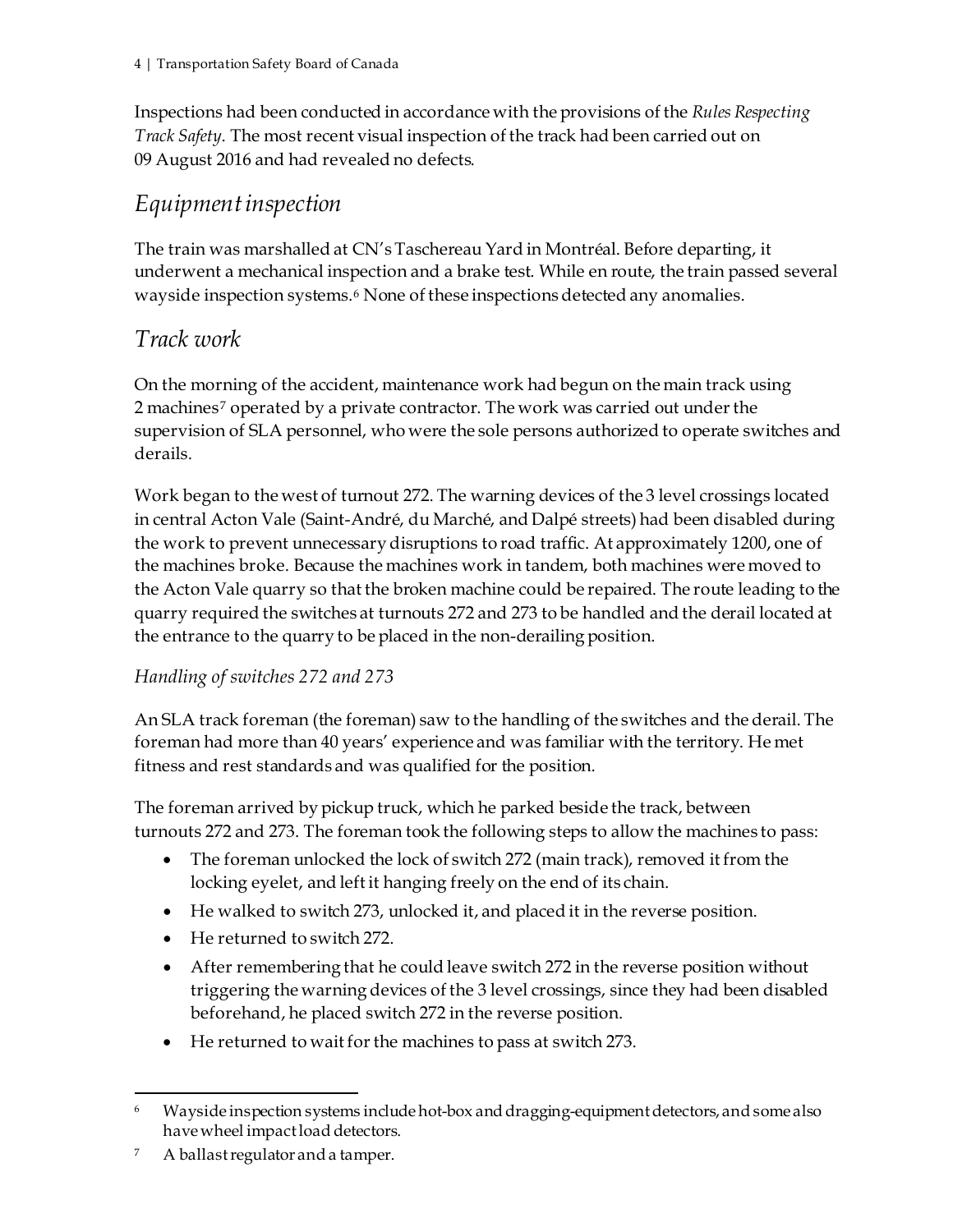- After the 2 machines had passed, the foreman restored switch 273 to the normal position and locked it.
- He returned to his truck and informed one of the machine operators that switch 272 had been restored to the normal position and locked.
- He recorded the information that switch 272 was in the normal position and locked.
- The foreman left by truck to remove the derail at the entry to the quarry.

# *Rule 104 of the* CanadianRail Operating Rules

The handling of switches on SLAterritory is subject to Rule 104 of the CROR, which states the following:

[…]

(h) Unless otherwise specified by special instructions, the normal position for a main track switch is for the main track route. Except as provided in paragraph (i), main-track switches must be left lined and locked in normal position.

[…]

(o) Unless otherwise specified by special instructions, non-main track switches, when equipped with a lock, must be lined in normal position and locked after having been used.

[…]

(q) The employee handling a main track hand operated switch in non-signalled territory must, from the location of the switch, communicate with another employee to confirm the position in which the switch has been left, lined and locked. The employee receiving this report must repeat it back to the employee who handled the switch. Communication may be achieved by personal contact, radio or telephone. […]

On the day of the accident, the train crew had not received any instructions informing them that the west turnout of the Acton Vale siding was in the reverse position.

## *Locomotive lighting equipment*

The lead locomotive was equipped with a working lighting system consisting of 2 headlights and 2 ditch lights. Both sets of lights are angled vertically to strike the rails 800 feet ahead of the locomotive. Horizontally, the headlights are aligned with the centreline of the track, whereas the ditch lights are angled so as to cross the centreline at 400 feet.

## *Protection against switches in the reverse position*

In accordance with standard railway operating practices in Canada, main-track switch targets are considered a visual reference that, in addition to indicating the switch's position, assist the train crew in pinpointing the exact location of a switch.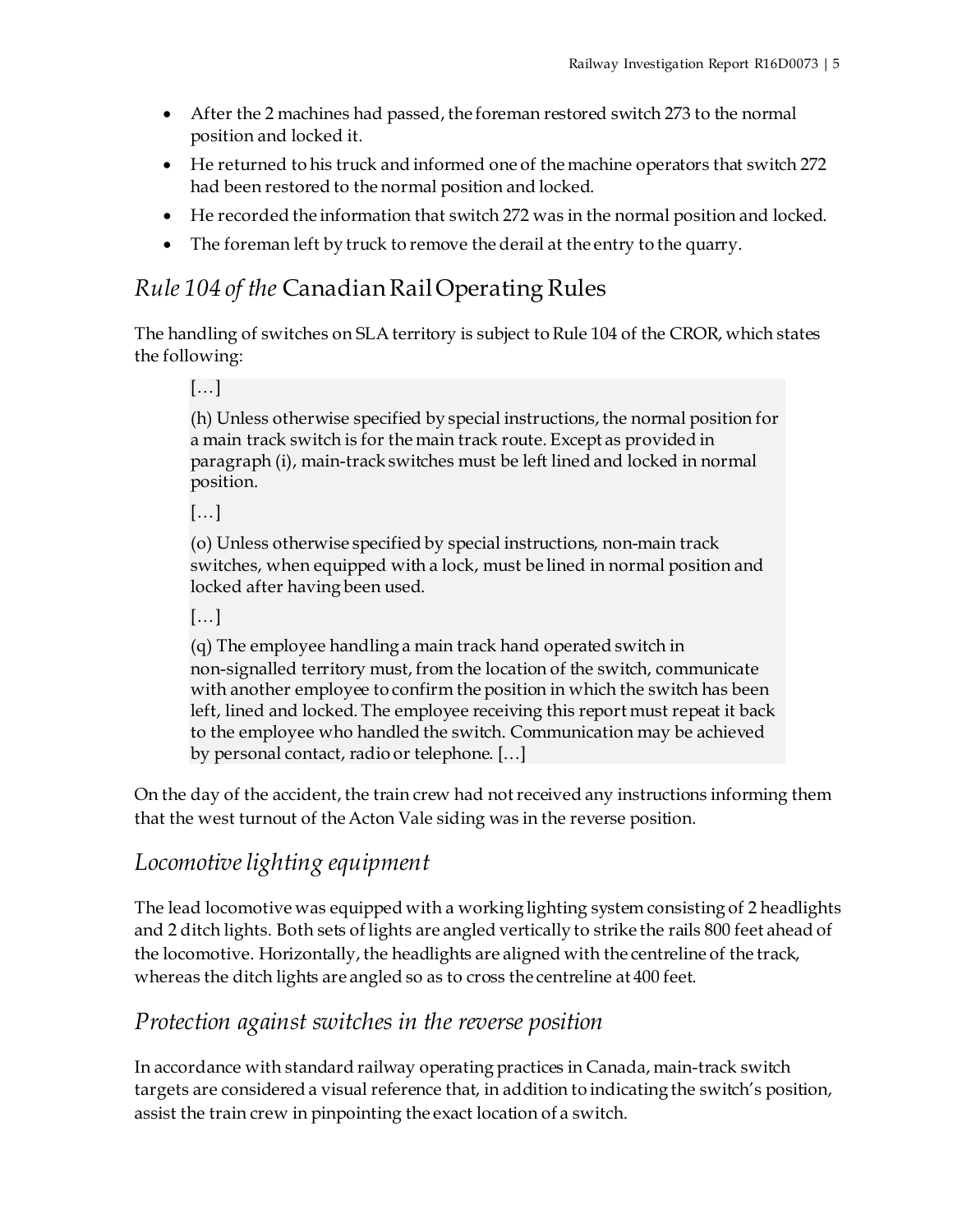Unless the crew members have been formally notified that they may encounter a specific switch lined and locked in the reverse position, they are not required to adjust their train speed in order to stop short of switches that may be reversed.

There are technologies that can inform train crews of, or prevent trains from crossing, a switch left in the reverse position. A number of signalling and train control systems can provide another line of defence in addition to the CROR and individual railway company instructions.

Systems such as positive train control (PTC) or centralized traffic control (CTC) are designed to control track networks. Generally, these are reserved for passenger-train territories or for high–traffic density tracks. Other systems are more limited and therefore more suitable for secondary tracks or areas of low traffic density, such as the Sherbrooke Subdivision. Essentially, they allow switches and switch-position detectors to be controlled remotely.

#### *Remote-controlled switches*

Remote-controlled switches use a duotone multi-frequency communication system. With a radiotelephone keypad, a digital recording can confirm turnout locations and switch positions This system can be used to remotely control power-operated switches and reverse the switch position if necessary.

#### *Switch-position detector*

A duotone multi-frequency communication system can confirm turnout locations and the position of switches. This detector is used to determine the position of switches and can issue the information on demand through a talker message over the radio system (Figure 4).

## *Braking distance*

For road vehicle drivers or locomotive engineers, reaction time consists of detecting, identifying, deciding on, and initiating an action. Studies of road vehicle drivers provide insights on their performance when visual stimuli require a reaction, such as for braking. For road vehicle sight and stopping distance calculations with respect to road signs and public level crossings, a minimum reaction time of 2.5 seconds is recommended.[8](#page-9-0) The complexity of a situation and



<span id="page-9-0"></span> <sup>8</sup> American Association of State Highway and Transportation Officials, *A Policy on Geometric Design of Highways and Streets*, 2001, p. 110-111, available at

**Figure 4. Switch-position detector**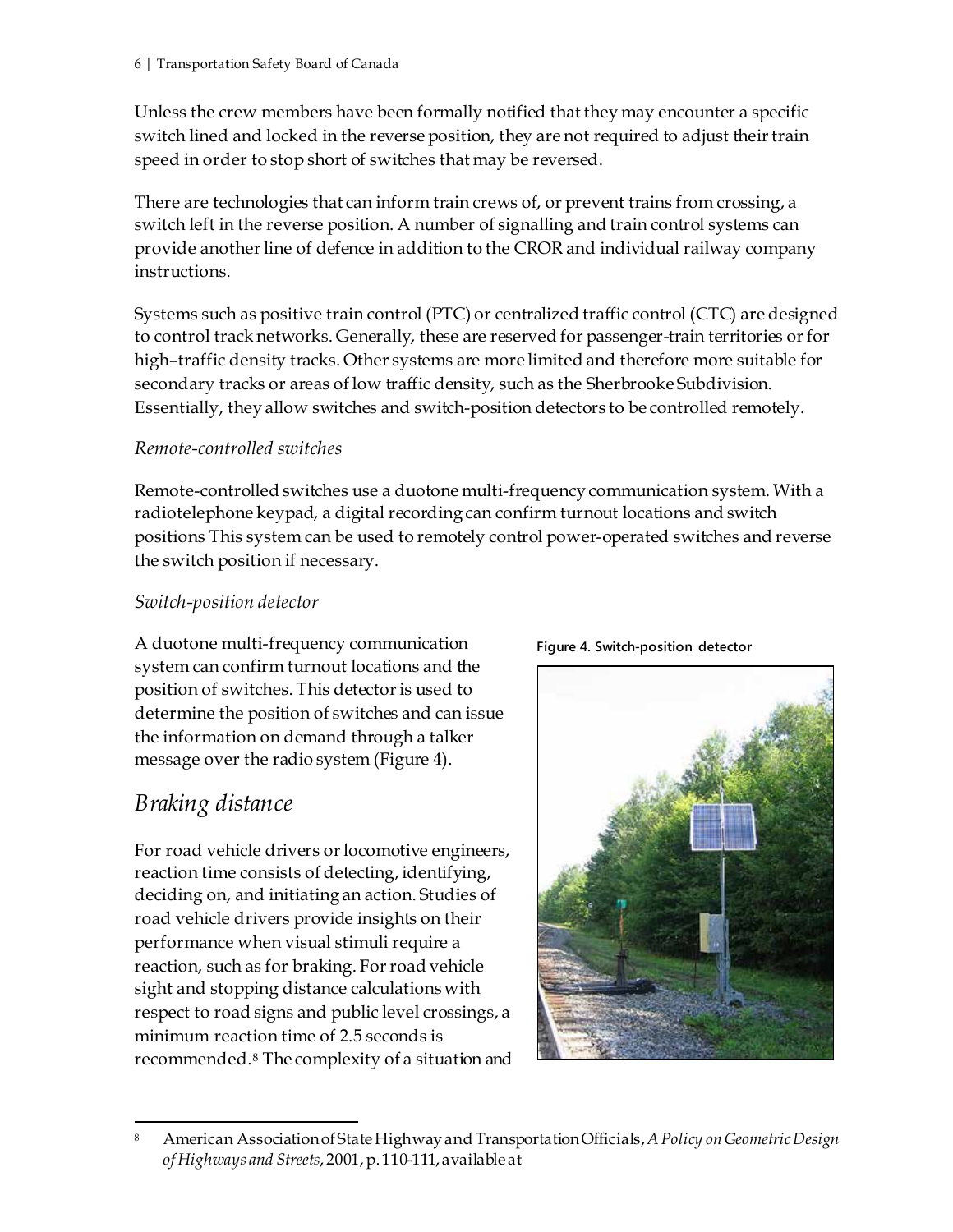unexpected stimuli are known to cause significantly longer reaction times.[9](#page-10-0)

Based on a reaction time of 5 seconds and the data from the locomotive's event recorder, the braking distance required to stop the train involved in the accident, starting from the detection of the switch target, was 700 feet.

## *Previous TSB investigations on switches left in the reverse position*

**R12Q0030 (Hegadorn) −** On 09 August 2012, VIA Rail Canada Inc. passenger train P600-21- 09 was proceeding southward at 24 mph on the CN Lac St-Jean Subdivision when it unexpectedly diverted into the siding at Hegadorn, Quebec, Mile 78.11. The north switch of the siding had been left in the reverse position by track maintenance employees. There was no derailment. A total of 59 passengers were on board, in addition to the train crew. No one was injured.

**R00T0179 (Rockwood) −** On 09 July 2000, VIA Rail Canada Inc. passenger train 683, travelling westward at 39 mph on the Goderich-Exeter Railway Guelph Subdivision, unintentionally diverted into the siding at Mile 41.37 in Rockwood, Ontario. The east switch of the siding had been left in the reverse position by employees carrying out work in the area. Upon entering the siding, the train collided with track machines. The collision resulted in the derailment of the locomotive and the following 2 coaches; however, all train equipment remained upright. Twelve passengers and 2 employees sustained minor injuries.

**R99H0007 (Thamesville) −** On 23 April 1999, VIA Rail Canada Inc. train 74, travelling eastward on the north main track of the CN Chatham Subdivision, at Thamesville, Ontario, encountered a reversed switch, crossed over to the south main track and derailed at Mile 46.7. The derailed train collided with stationary rail cars on an adjacent yard track. The 2 members of the train crew who were in the locomotive cab were fatally injured. Four people were admitted to hospital with serious injuries. Seventy-seven of the 186 passengers and crew on board were treated in hospital. Numerous others received first aid on site.

## *Statistics on switches left in the reverse position*

The TSB's database contains 45 occurrences (including this occurrence) between 01 September 2007 and 31 August 2016 in which a train crew arrived at a switch left in the reverse position, in territory subject to OCS rules, without receiving advance notice. These occurrences represent 0.4% of railway occurrences reported to the TSB during this period. From 2007 to 2011, there were 29 occurrences of this type; from 2012 to 2016, there were 16.

Passenger trains were involved in 15% (7) of the 45 occurrences. In 3 of these 7, the trains were unable to stop before reaching the switch in the reverse position.

 $\overline{a}$ 

http://nacto.org/docs/usdg/geometric\_design\_highways\_and\_streets\_aashto.pdf (last accessed 26 May 2017).

<span id="page-10-0"></span><sup>9</sup> Ibid., pp. 50–52.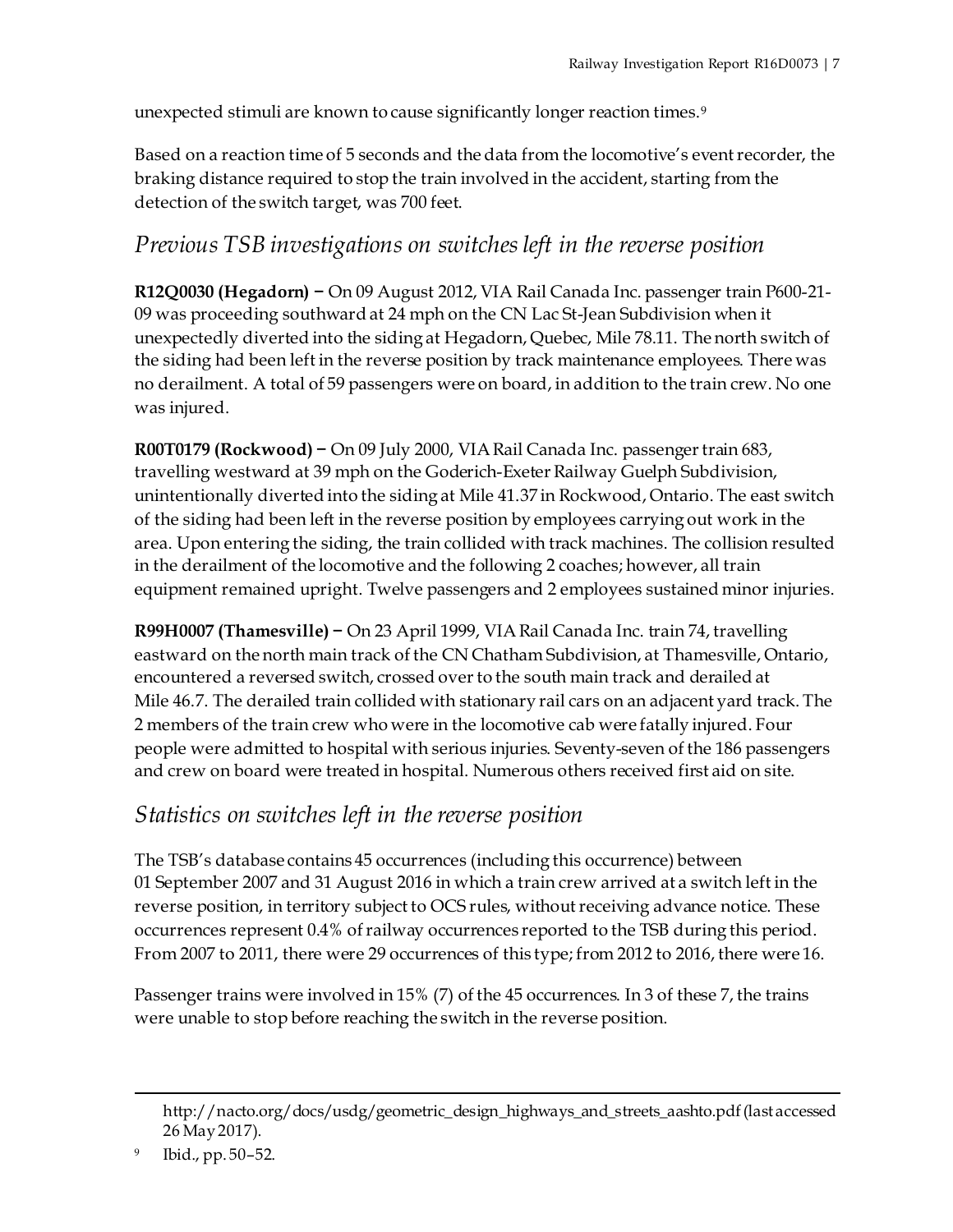Freight trains were involved in 85% (38) of the 45 occurrences. In 16 of these 38, the trains were unable to stop before reaching the switch in the reverse position.

In this occurrence, and on one other occasion, the train derailed after diverting onto a non-main track and striking a derail.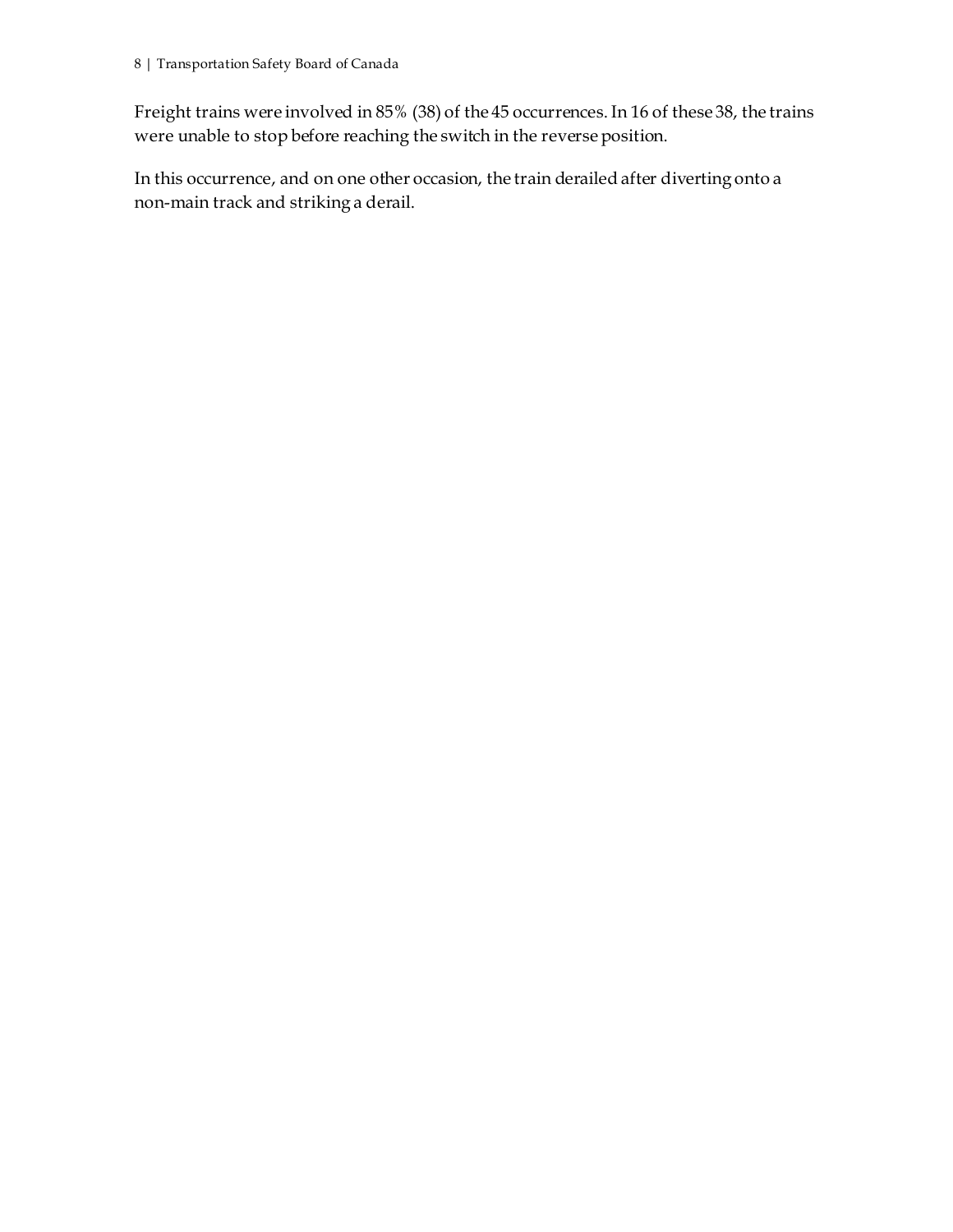# *Analysis*

There were no equipment or track defects present that were considered contributing factors in this occurrence. This analysis will focus on human factors, procedures for the handling of main-track switches, defence mechanisms against switches left in the reverse position, and other technologies.

# *The accident*

On the day of the accident, a foreman of the St. Lawrence & Atlantic Railroad (SLA) was to handle switches 272 and 273 and the derail of the track leading to the quarry in order to allow 2 maintenance machines to reach the quarry. Because the foreman mistakenly thought that switch 272 could trigger the level crossing protection system, he wanted to minimize the time that the switch would remain in the reverse position so as to reduce the inconvenience to motorists. The foreman therefore adopted a non-routine sequence of tasks.

After the machines had passed, the foreman restored the turnout 273 switch to the normal position and locked it, but did not do so for switch 272. The foreman was preoccupied with the next task, which was to place the derail of the track leading to the quarry in the non-derailing position in order to allow the machines to continue on their way to the quarry. After restoring switch 273 to the normal position and locking it, the foreman believed that the switch of the main track (272) had also been restored to the normal position and locked. Accordingly, he transmitted and wrote down this erroneous information before leaving the site, inadvertently leaving switch 272 in the reverse position.

As the train approached switch 272, the emergency brakes were not applied until approximately 200 feet from the switch. This distance was insufficient to stop the train before the misaligned switch and, consequently, the train diverted into the siding, where it struck a derail and derailed.

# *Switch target*

The reflective surface of the target was clean and in good condition. According to the video recording from the locomotive's forward-facing camera, the target was visible from the last level crossing, at a distance of approximately 1500 feet. Given the presence of several light sources and the fact that it was dark, the red reflection of the target did not stand out from its surroundings and was not easily perceptible.

The emergency brakes were not applied until approximately 200 feet from the switch, which indicates that the attention of the train crew was not focused far ahead of the train. Based on an estimated reaction time of 5 to 6 seconds for a complex, unexpected situation, it can be deduced that the crew members were not able to perceive the switch in the reverse position until the train was approximately 400 feet away. This distance corresponds to the best-lit zone in front of the locomotive, where the locomotive's ditch lights cross the centreline of the track. The train crew was not looking far enough ahead of the train to perceive the target of switch 272 in time.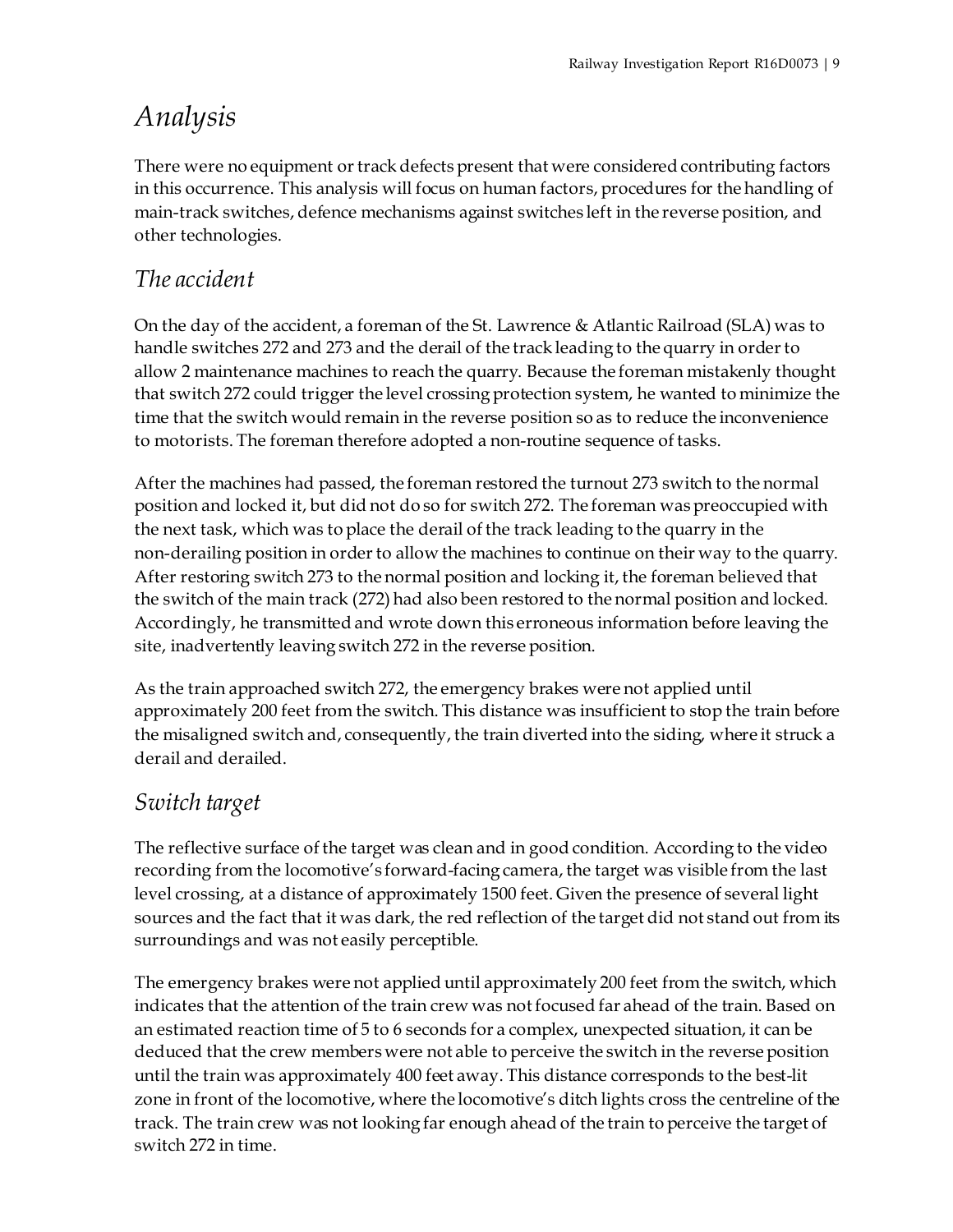In spite of its weaknesses as a visual alert system, the switch target can nevertheless be considered an additional line of defence. However, its effectiveness is limited: the visual stimulus is static, so the target may not consistently attract the attention of train crews. In addition, in some situations, sightlines may be restricted by track configuration, weather conditions, or vegetation.

Since traffic density on the subdivision is low and it is extremely rare forthe Canadian National Railway Company (CN) train and the SLAswitching train to meet, the switches at Acton Vale are almost never used. The members of the train crew had received no instructions indicating that switch 272 was in the reverse position, so they did not expect it to be in that position and did not focus their attention on the target from a distance. If train crews receive no instructions indicating that a switch has been left in the reverse position, a train travelling at the authorized speed may not be able to stop before reaching a switch left in the reverse position, increasing the risk of derailment.

# *Rule 104 of the* Canadian Rail Operating Rules

As this occurrence shows, qualified employees may sometimes inadvertently leave a switch in the reverse position. Rule 104 of the *Canadian Rail Operating Rules* (CROR) is the primary line of defence against leaving a hand-operated switch on main tracks in occupancy control system (OCS) territory in the reverse position. Rule 104 stipulates that, after handling a switch, the employee must, from the location of the switch, communicate with another employee to confirm the position in which the switch has been left and locked. In this instance, although he had not handled switch 272, the foreman reported to one of the machine operators that the switch was in the normal position and locked.

When the foreman left the site, he believed he had restored switch 272 to the normal position and locked it. The foreman recorded this information on the appropriate form after reporting it. He then went to remove the derail on the track leading to the quarry where the machines were to be parked. Inadvertent mistakes<sup>[10](#page-13-0)</sup> can happen when employees are not paying close attention to a routine task.[11](#page-13-1)

To be effective, an administrative rule requires the full attention of employees who are performing operations. In this case, the foreman was probably preoccupied by the next task, which was to remove the derail from the track leading to the quarry. The safety afforded by Rule 104 of the CROR depends on employees' absolute compliance with operating rules. If administrative defences such as Rule 104 of the CROR are not followed, additional defences become necessary to prevent increased risks.

<span id="page-13-0"></span> <sup>10</sup> An inadvertent mistake is an unintentional action caused by inattention.

<span id="page-13-1"></span><sup>11</sup> J. Reason, *Human Error*(Cambridge University Press, 1990), pp. 55–56.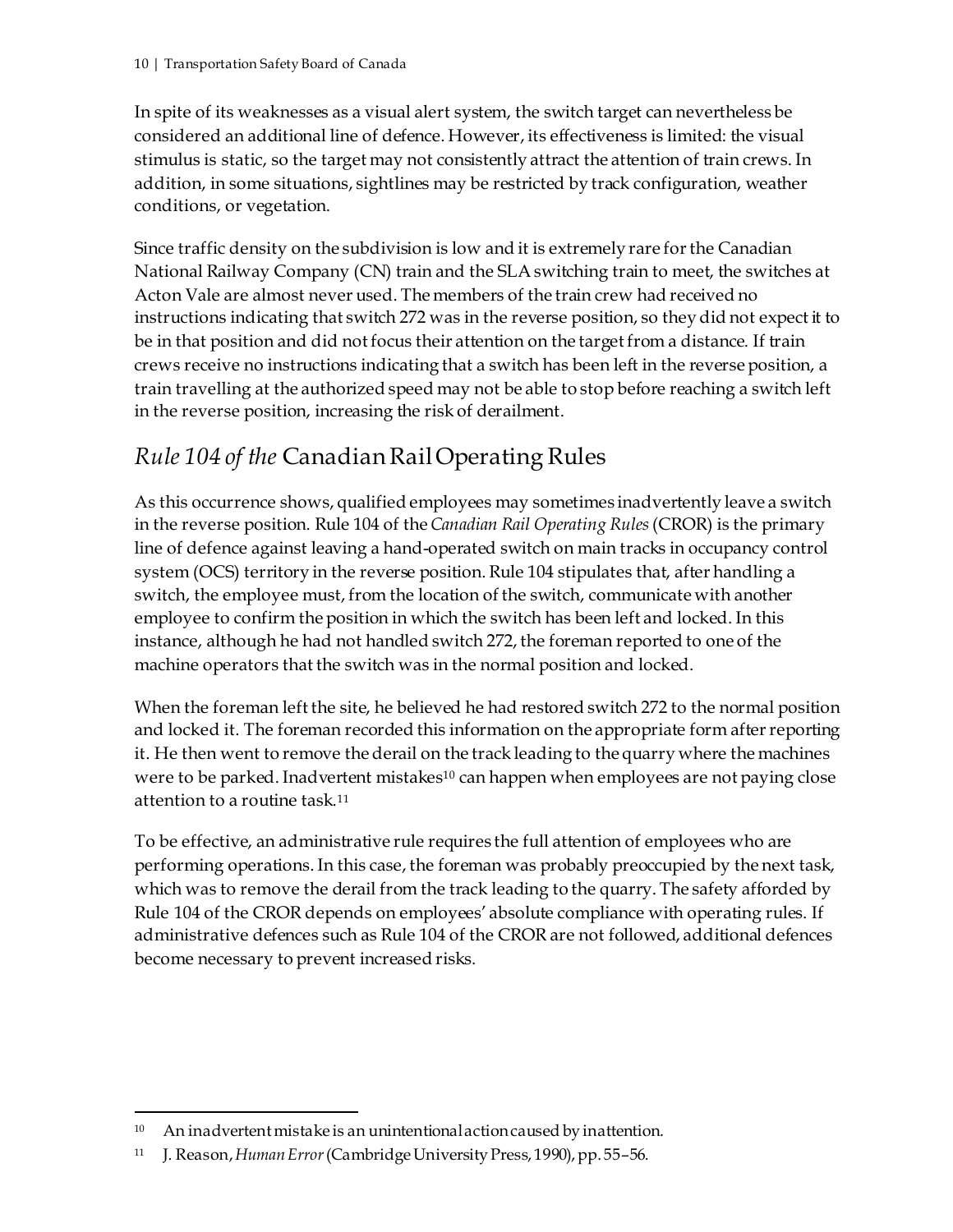## *Defences against switches left in the reverse position*

In this occurrence, the defences in place did not adequately serve their purpose. This is also true of other accidents that the TSB has investigated, which demonstrates that current lines of defence are insufficient to reduce the risks of collision and derailment when switches are misaligned.

Although statistics show that the frequency of accidents involving a misaligned switch is relatively low and falling, the fact remains that the potential consequences can be serious, particularly for passenger trains or trains transporting dangerous goods. If other physical defences that can alert train crews to misaligned switches are not put in place, the risks of collision and derailment will remain higher than they need to be.

Although railway companies have various additional safety measures in place to help prevent accidents caused by misaligned switches, such as switch targets and Rule 104 of the CROR, none of these measures can protect trains in all situations. These safety measures do not provide constant protection against train accidents. Other safety measures that are relatively simple but proven to be reliable are available on the market and can indicate switch alignment to train crews. Some of these systems, such as switch-position detectors, offer an effective method of protection for movements approaching main-track handoperated switches in OCS territory. If a control system such as OCS is unable to detect a switch left in the reverse position, the rail traffic controller cannot guarantee the movement's safety, which increases the risk of an accident.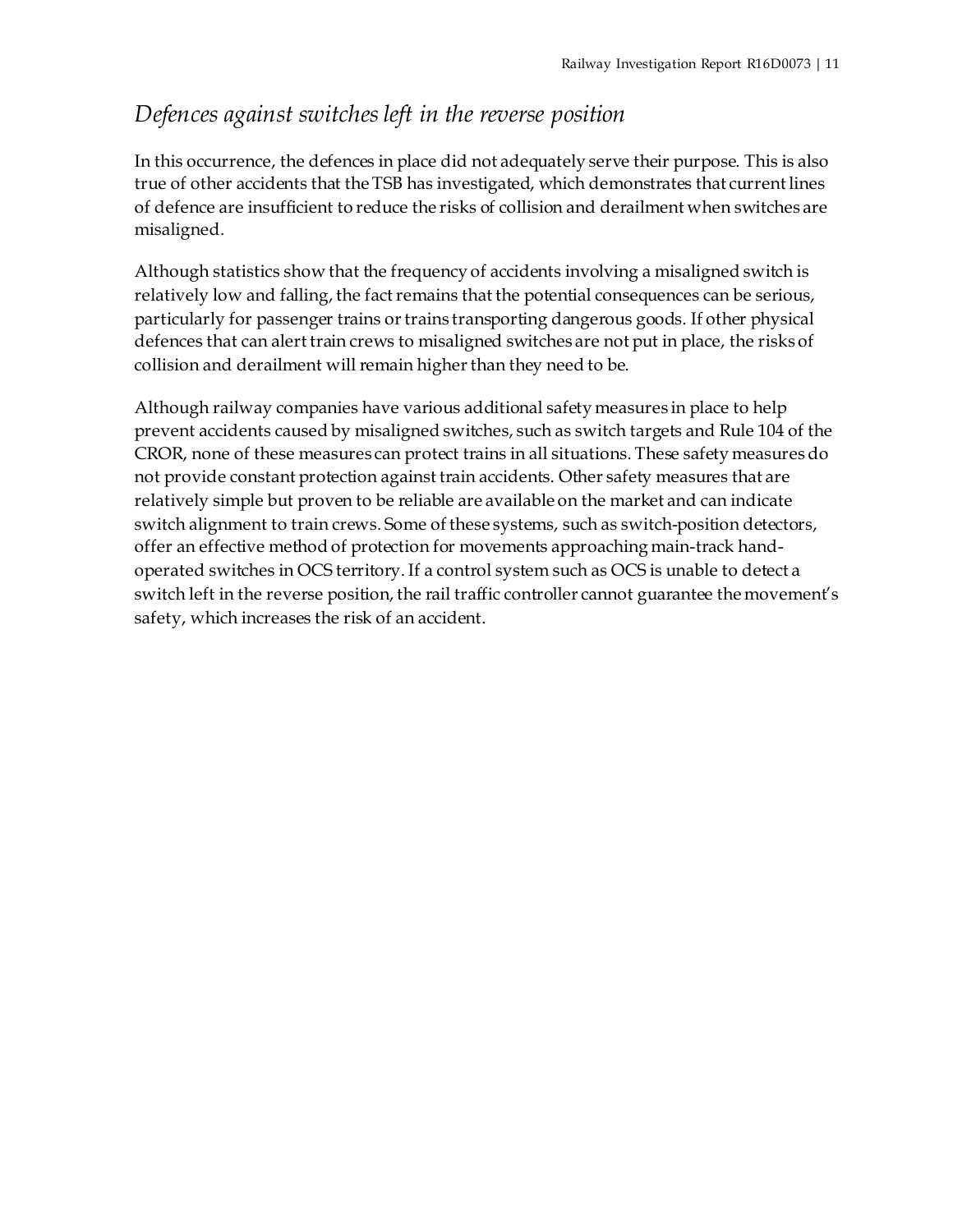# *Findings*

## *Findings as to causes and contributing factors*

- 1. Switch 272 was inadvertently left in the reverse position after the foreman handled it and left the site.
- 2. The emergency brakes were not applied at a distance sufficient to allow the train to stop before the misaligned switch and, consequently, the train diverted into the siding, where it struck a derail and derailed.
- 3. The train crew was not looking far enough ahead of the train to perceive the target of switch 272 in time.

## *Findings as to risk*

- 1. If train crews receive no instructions indicating that a switch has been left in the reverse position, a train travelling at the authorized speed may not be able to stop before reaching a switch left in the reverse position, which increases the risk of derailment.
- 2. If administrative defences such as Rule 104 of the *Canadian Rail Operating Rules* are not followed, additional defences become necessary to prevent increased risks.
- 3. If other physical defences that can alert train crews to misaligned switches are not put in place, the risks of collision and derailment will remain higher than they need to be.
- 4. If a control system such as the occupancy control system is unable to detect a switch left in the reverse position, the rail traffic controller cannot guarantee the movement's safety, which increases the risk of an accident.